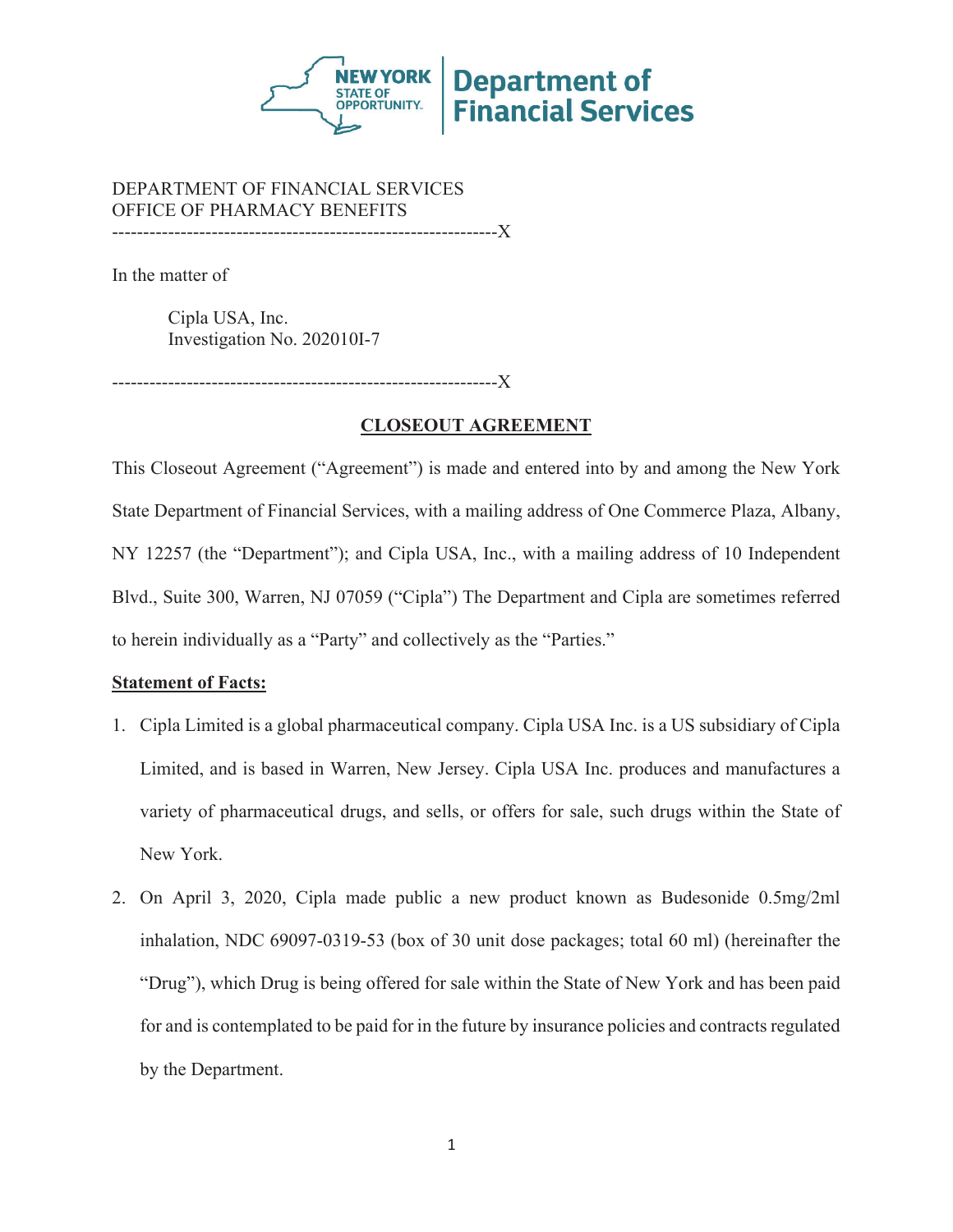

- 3. On April 3, 2020, as is customary in the pharmaceutical industry, Cipla provided the wholesale acquisition cost ("WAC") for the Drug and other information to six data publishers, sometimes referred to as drug compendia—First Databank, IBM Watson Health, Medi-Span, ScriptPro, Gold Standard and Cerner. Of them, First Databank requires the WAC to be directly entered on its online portal (against the field representing WAC). The remaining data publishers require the WAC and other product details to be submitted in an Excel spreadsheet attached to an email.
- 4. Specifically, on April 3, 2020, an administrative associate from Cipla's Marketing & Sales Administration reported the price of the Drug as \$279.14 and the launch date as April 3, 2020 to First Databank, the data publisher that requires the information to be entered online.
- 5. As for the email to the other five data publishers—IBM Watson Health, Medi-Span, ScriptPro, Gold Standard, and Cerner—when the associate had compiled the excel spreadsheet, instead of putting the price of the Drug as \$279.14, they inadvertently keyed in \$19.25; the associate also inadvertently keyed in "3/21/19" as the launch date for the Drug. The excel spreadsheet with the incorrect information was then emailed to all five of the compendia.
- 6. On April 24, 2020, Cipla discovered the discrepancies in the WAC and launch date reported to First Databank and that to the other data publishers. After further investigation, Cipla discovered that the errors were attributable to the associate who had entered an incorrect WAC and launch date on the spreadsheet that was sent to five of the data publishers (hereinafter the "Clerical Error").
- 7. On April 27, 2020, as directed by Cipla management, the associate wrote to the five compendia notifying them of the mistake in reporting the drug price and launch date and requesting that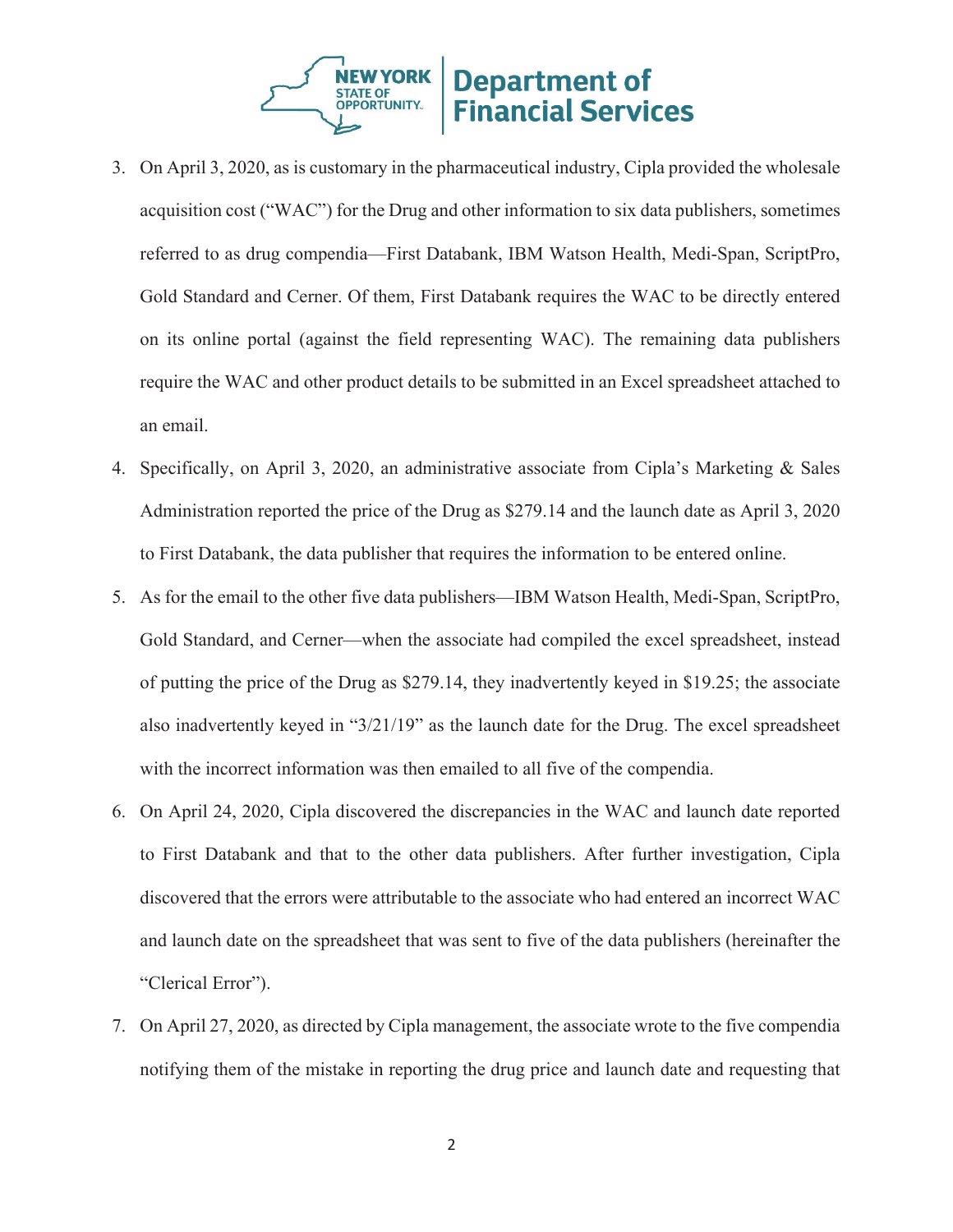

the data publishers update the price to the correct price and launch date, and requesting immediate correction of the WAC to \$279.14 effective from April 3, 2020. The associate further informed the publishers that this was a price correction (not a price increase).

- 8. However, Cipla recognized that one of the data publishers—Medi-Span—despite confirming the appropriate correction of the WAC as requested, updated an incorrect effective date of April 3, 2019. Additionally, DFS identified another database known as RED BOOK—which is produced by Micromedex—also reported an incorrect launch date of March 21, 2019 and published the correction as an increase.
- 9. Accordingly, the Clerical Error resulted in the appearance of a drastic price increase of the Drug as reported on certain databases including RED BOOK and Medi-Span, which appeared to show that the Drug price was increased on April 3, 2020, by 1350.1% from \$19.25 to \$279.14.
- 10. The apparent spike remained reported on these two databases throughout 2020 and were observed by the Department's Office of Pharmacy Benefits, which prompted the Department's investigations into the Drug price spike.
- 11. On January 20, 2021, the Department sent Cipla a request for a written statement pursuant to New York Insurance Law Section 111 concerning the significant drug price increase of the Drug, which appeared to have increased in price by over 1350% in the midst of the first wave of COVID-19 cases in the U.S. and on the heels of an announcement of international clinical trials for its use to treat COVID-19 patients (the "January 20, 2021 Demand Letter").
- 12. The January 20, 2021 Demand Letter stated that the Department had received information that on or about April 3, 2020, Cipla increased the price for the Drug by an amount that exceeded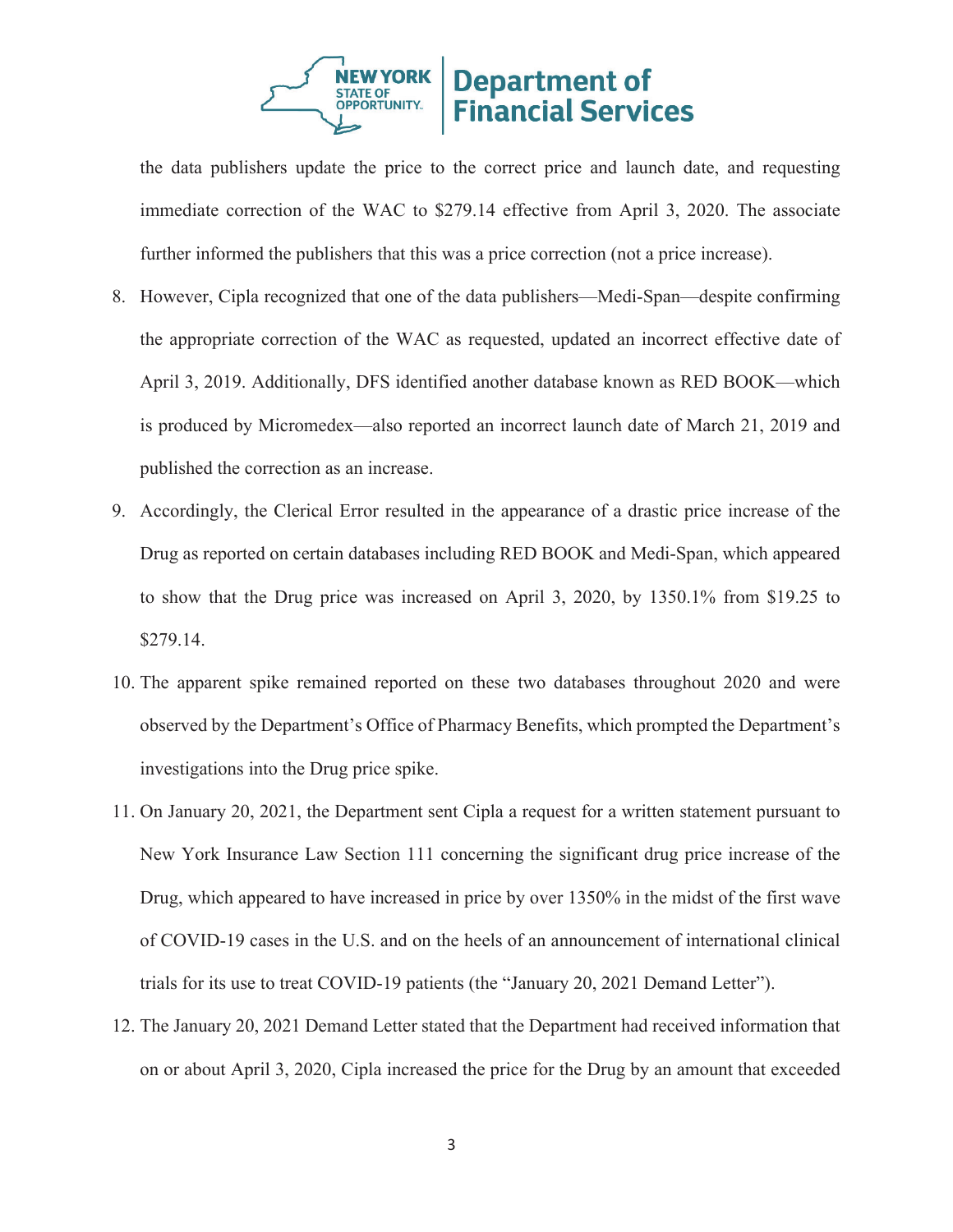

fifty percent over the prior calendar year, that it has been sold or is being offered for sale within the State of New York, and that the Department was not aware of any pricing factors that would warrant such an increase in the price of the Drug, and accordingly it was determined that it is in the public interest that an investigation be made (the "Investigation").

- 13. On January 25, 2021, in compliance with Insurance Law Section 111 Cipla sent a response to the January 20, 2021 Demand Letter explaining that the perceived price increase of the Drug was due to the Clerical Error. Cipla further represented that there had never been a price increase of the Drug and that the Drug's intended price had always remained the same. Cipla also submitted documentation to corroborate these statements.
- 14. Cipla further acknowledged that, while it had attempted to promptly correct the errors in the reported price with the data publishers, one of the publishers-Medi-Span, despite confirming appropriate correction of the WAC as requested, updated an incorrect effective date of April 3, 2019.
- 15. This error had come to the attention of Cipla in response to the investigation and Cipla affirmed that it would request a correction to that date to read April 3, 2020.
- 16. The Department reviewed the representations, documents, and emails provided to the Department by Cipla and the Cipla legal team agreed to an interview. As part of the investigation, the Department held a conference call on January 26, 2020 with Cipla, in which Cipla representatives further explained the facts and circumstances around the perceived spike in the Drug price and further confirmed that the incorrect reported price had been corrected, was never communicated to consumers or downstream market participants, and never caused any harm to consumers.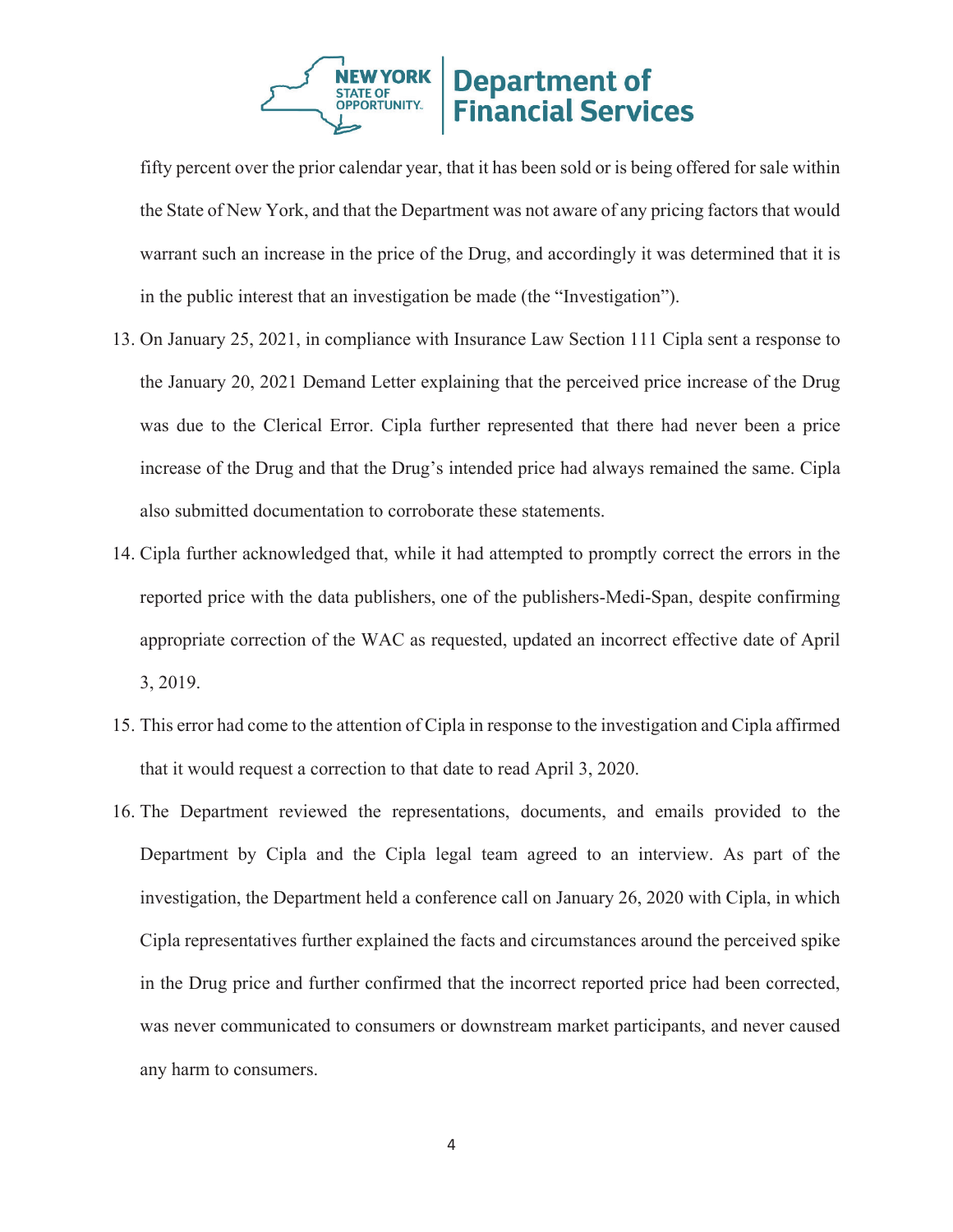

- 17. The Department also concluded that in addition to the Medi-Span listing Cipla had noted the information listed on the RED BOOK continued to indicate the drug was launched in 2019 at a price of \$19.25 and that the price action in April 2020 was an increase effective on April 3, 2020 to a price of \$279.14, not a launch of the drug. This meant that while the price was appropriately reflected on the Red Book, the price history was incorrect and reflected pricing at levels that never existed for a period before the Drug was even introduced to the market.
- 18. On April 12, 2021 the Department sent Cipla a second request for an additional written statement pursuant to New York Insurance Law §111 concerning the Drug price increase ("Additional Information Demand"), requesting further information on the incorrectly reported Drug price; requesting information regarding the status of the correction submitted to Medi-Span with regard to the Drug's effective date; requesting additional information regarding how Cipla will improve its internal control to ensure inadvertent mistakes like this do not occur in the future; and requesting an explanation as to why the RED BOOK database still shows the incorrect effective date for the Drug, and what measures Cipla is taking to actively correct this incorrect reported date, among other things.
- 19. On April 26, 2021, Cipla sent a written response to the Additional Information Demand, which included additional documentary support of Cipla's responses to the Additional Information Demand, including documentary support that showed that Cipla had contacted and confirmed that the RED BOOK and Medi-Span databases now show the correct effective dates for the Drug.
- 20. The April 26, 2021 response letter from Cipla also included a copy of Cipla's February 1, 2021 new policy, implemented in response to the Investigation, which detailed new internal control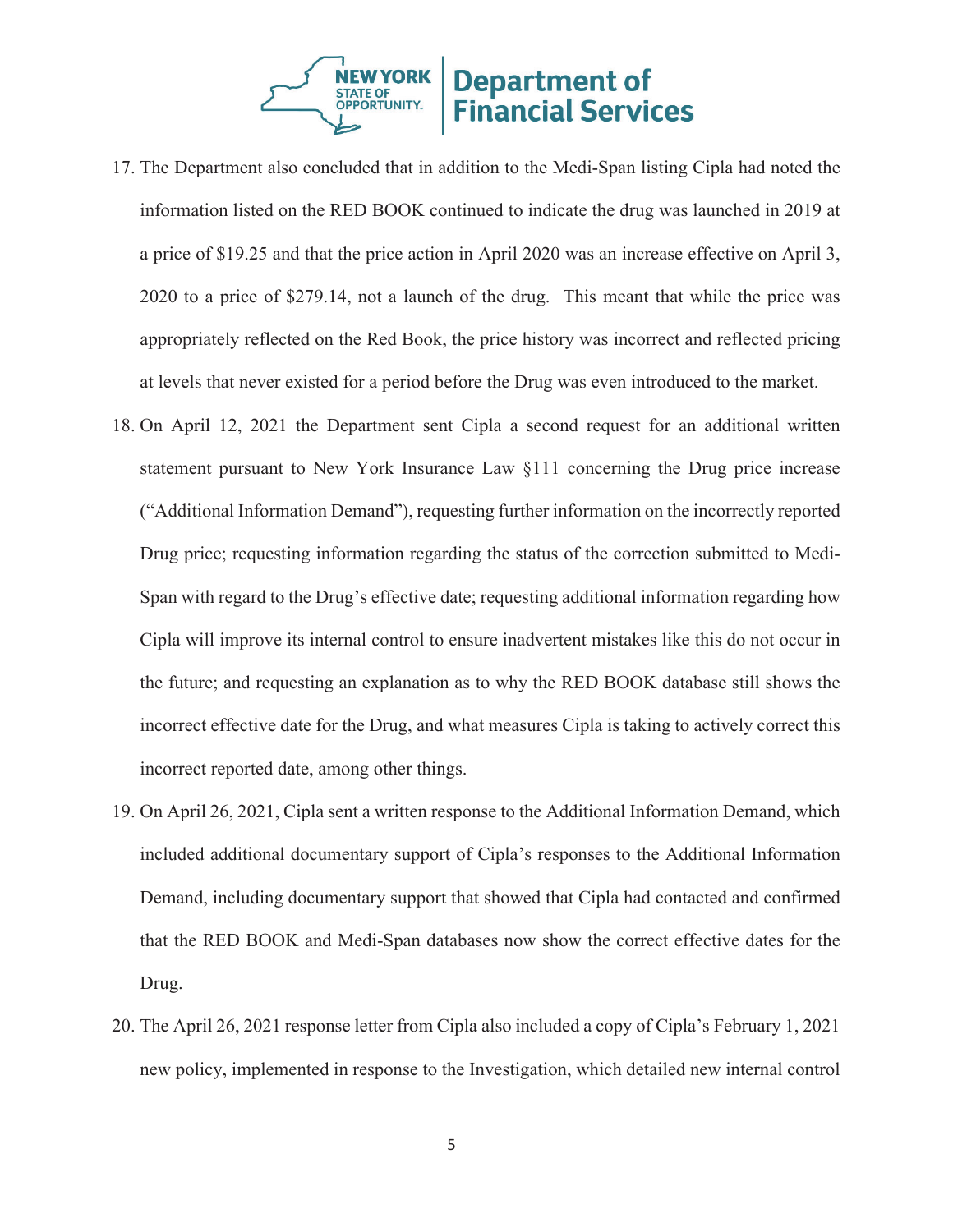

procedures that Cipla has put in place to ensure such inadvertent errors like the ones that occurred with the price reporting of the Drug do not occur in the future (the "Compendia Policy"). Cipla further stated that "[t]he purpose of the Compendia Policy is to 'emphasize a commitment' by Cipla 'toward the establishment of quality processes, procedures and guidelines related to the governance of all generic product Data Submissions…to the Data Compendia.' Compendia Policy at § 1.1".

- 21. After the Department reviewed Cipla's April 26, 2021 response letter and the additional documents submitted to the Department in support of the conclusions contained in the letter, on May 3, 2021, the Department conducted another telephone interview with leaders at Cipla. Among other topics Cipla set forth its commitment to implementing the internal control changes to ensure further errors of this type do not happen again.
- 22. The Department has concluded after a thorough investigation that the price of the Drug did not in fact increase but was instead launched in April 2020. Further, the Department has concluded that no consumer was harmed by the clerical error. The Department has received assurances from Cipla that no direct purchaser of the Drug from Cipla was impacted as the correct information on the launch price was always provided to vendors.

**NOW, THEREFORE**, it is hereby understood and agreed, by the Department and Cipla, as follows:

- 1. The Office of Pharmacy Benefits has jurisdiction over this matter pursuant to New York Insurance Law Section 111 and 11 NYCRR § 450.2.
- 2. Upon the Effective Date of this Agreement, the Department shall close its investigation into the perceived significant price increase of Budesonide 0.5 mg/2 mL inhalation, NDC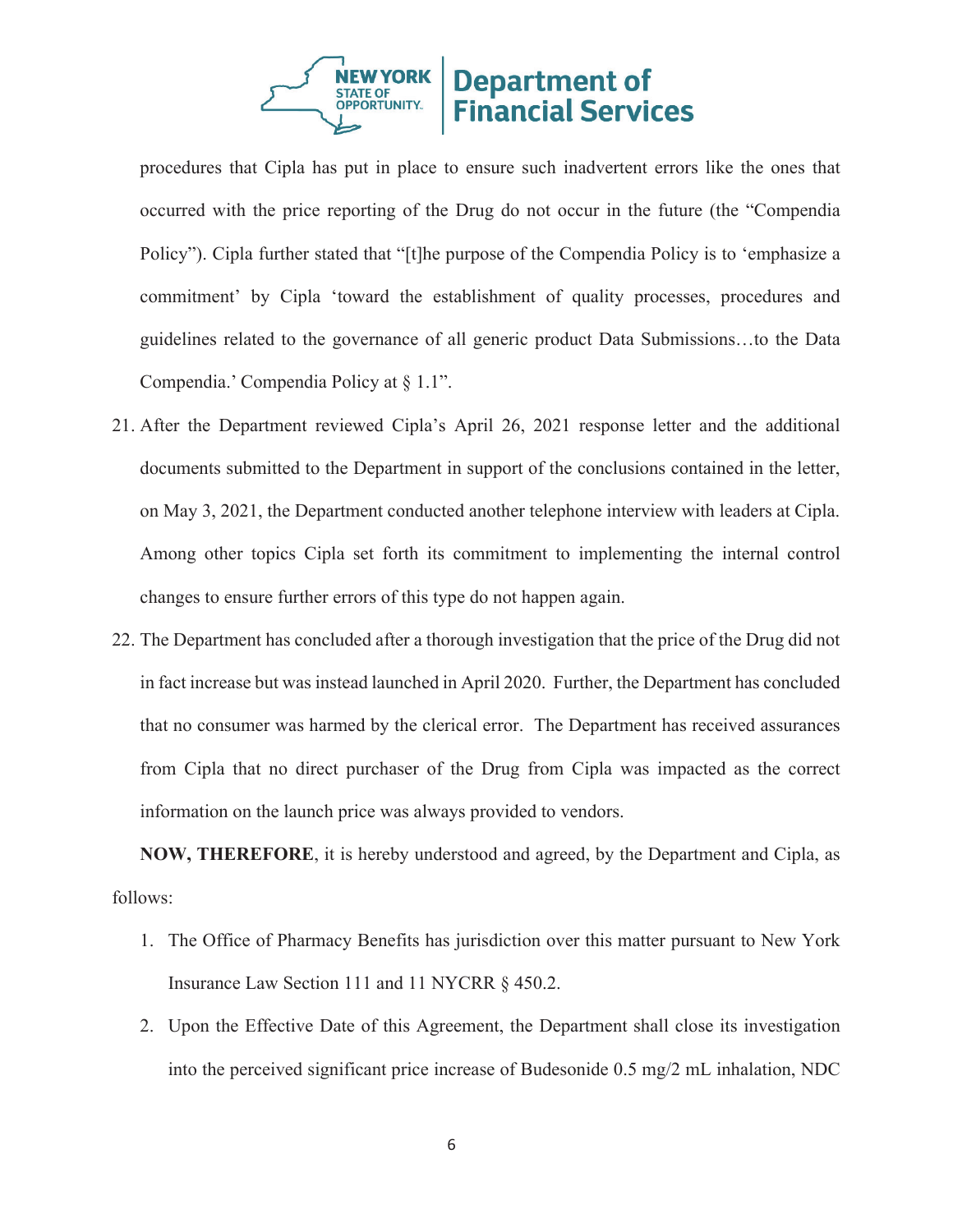

69097-0319-53, on the basis that the perceived significant increase of the Drug was due to an inadvertent clerical error, which has been subsequently corrected, and which caused no harm to consumers.

- 3. The Department will not refer its investigations into Budesonide 0.5 mg/2 mL inhalation to the Drug Accountability Board based on the findings stated in Paragraph 1 above.
- 4. Cipla has put in place changes to its internal controls governing the reporting of drug prices to drug compendia by putting in place a new policy entitled "Work Instructions For Data Compendia Submission Process" also known as the "Compendia Policy." This policy includes:
	- a. A two-step verification process for all drug price submissions;
	- b. Transfer of responsibility for drug price submissions to a Contract and Pricing Committee;
	- c. Prior review and approval by the Chief Commercial Officer shall be required for all submissions; and
	- d. Semiannual audits shall be conducted regarding pricing information.
- 5. Cipla's Chief Commercial Officer shall be designated the compliance office for internal controls related to drug price reporting and shall enforce the Compendia Policy.
- 6. Cipla shall submit to the Department one year after of the Effective Date of this Agreement an affidavit of compliance which includes details regarding how Cipla has continued to monitor and implement the internal control procedures put in place; affirming that Cipla will continue to exercise those internal controls in the future; and informing the Department of any changes made to Cipla's internal control procedures.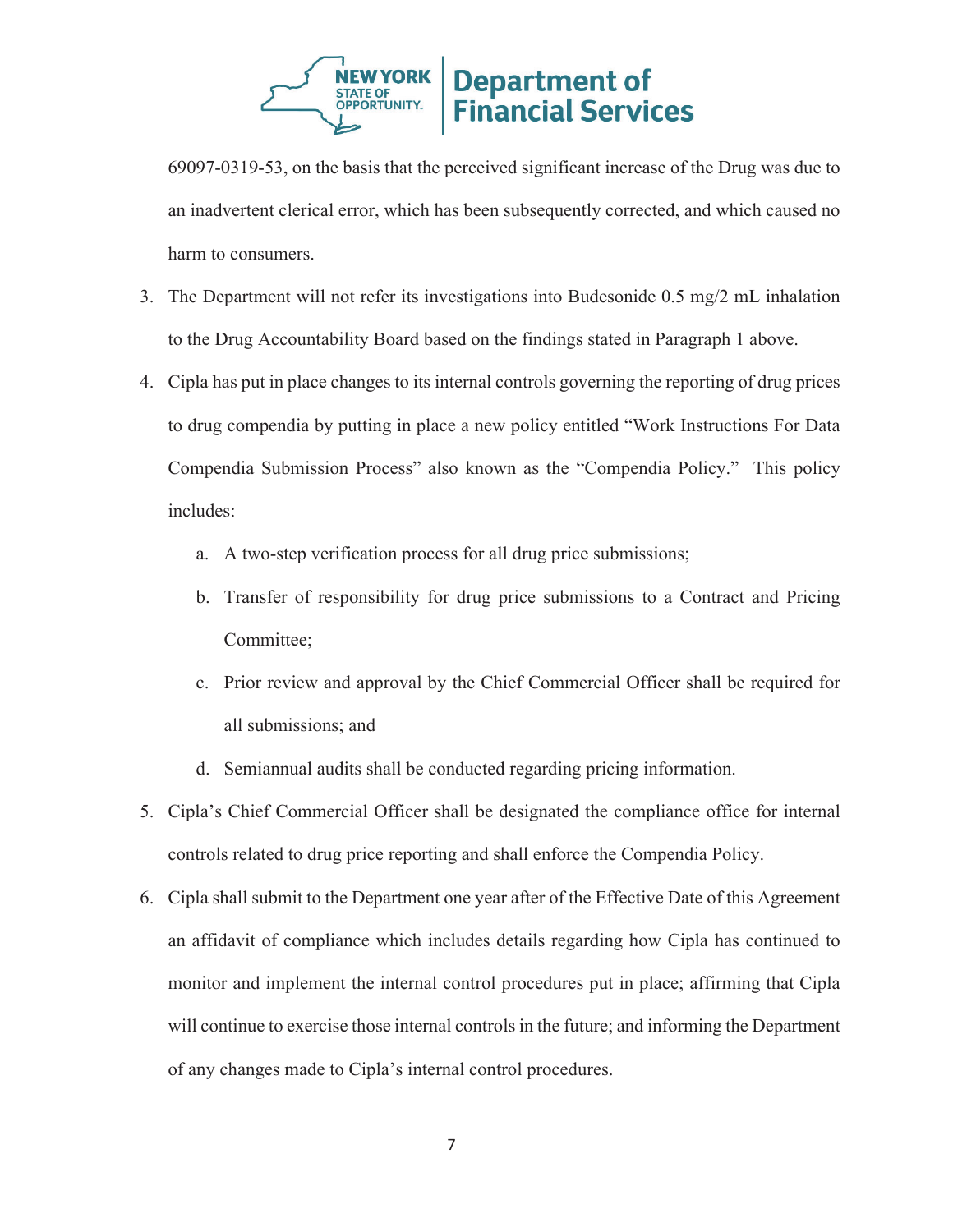

- 7. This Agreement, and the provisions contained herein, shall not be confidential and may be made publicly available by either Party, and the Parties are free to publicly disclose the findings of this Agreement in a written summary, press release, or otherwise.
- 8. The Department has agreed to the terms of this Agreement based on, among other things, representations made to the Department by Cipla, either directly or through counsel, and the Department's own factual investigation. To the extent that representations made by Cipla are later found to be materially incomplete or materially inaccurate, the Agreement is voidable by the Superintendent in their sole discretion.
- 9. Cipla represents and warrants, through the signatures below, that the terms and conditions of this Agreement are duly approved, and the execution of this Agreement is duly authorized.
- 10. This Agreement and any dispute thereunder shall be governed by the laws of the State of New York without regard to any conflicts of law principles.
- 11. This Agreement is binding on the Parties, as well as any successors and assigns. This Agreement does not bind any federal or other state agency or any law enforcement authority.
- 12. This Agreement may not be altered, modified, or changed unless in writing signed by the Parties hereto.
- 13. The Agreement shall be enforceable and remain in effect unless stayed or terminated in writing by the Superintendent or her designee.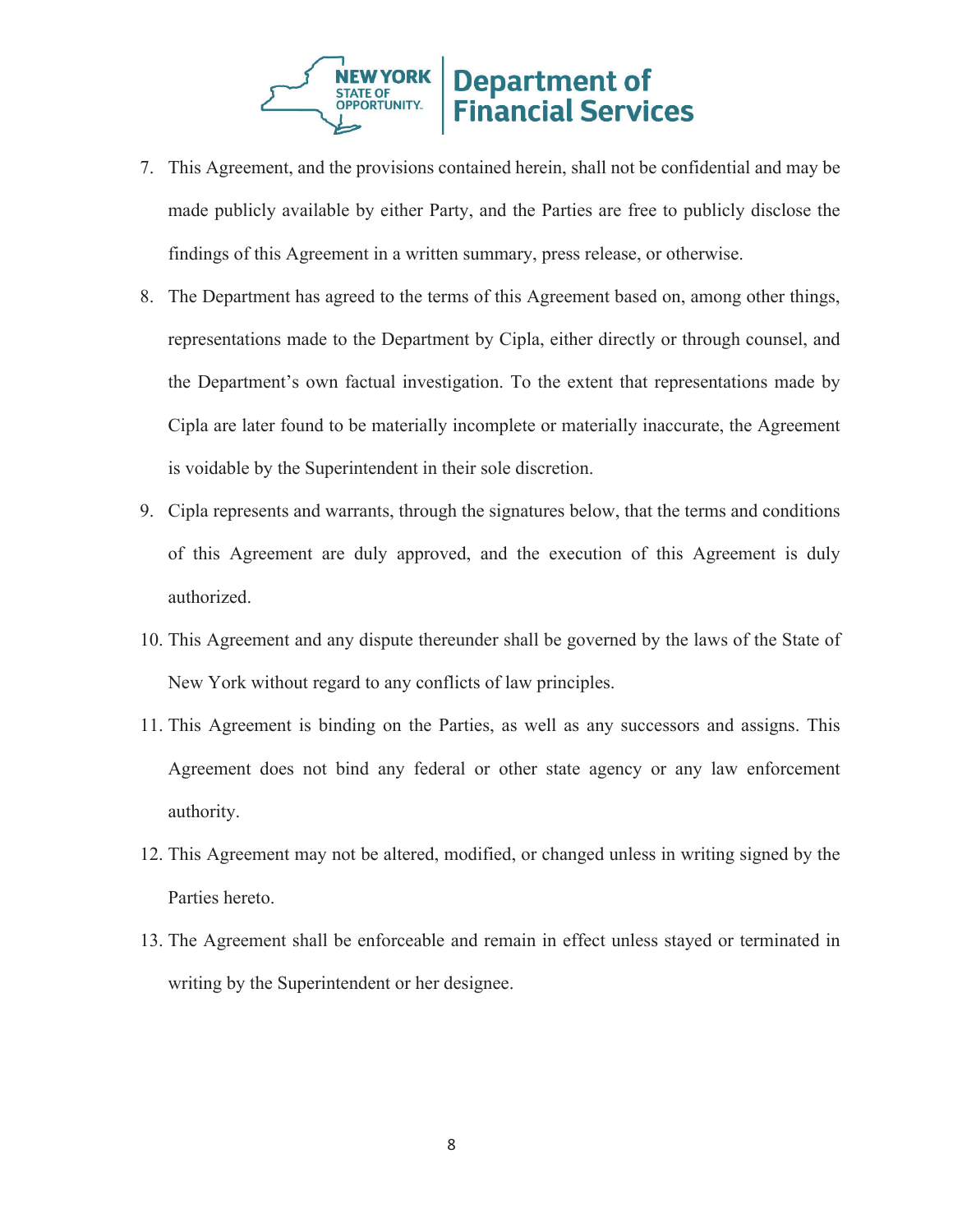

- 14. This Agreement constitutes the entire agreement between the Department and Cipla and supersedes any prior communication, understanding, or agreement, whether written or oral, concerning the subject matter of this Agreement.
- 15. No inducement, promise, understanding, condition, or warranty not set forth in this Agreement has been relied upon by any Party to this Agreement.
- 16. In the event that one or more provisions contained in this Agreement shall for any reason be held to be invalid, illegal, or unenforceable in any respect, such invalidity, illegality, or unenforceability shall not affect any other provision of this Agreement.
- 17. Upon the Parties' execution of this Agreement, the Department will discontinue the Investigation as to and against Cipla solely with respect to the practices set forth herein during the Relevant Period. No further action will be taken by the Department against Cipla for the conduct set forth in this Agreement provided Cipla complies with the terms of the Agreement.
- 18. Nothing in this Agreement shall be construed to prevent any consumer from pursuing any right or remedy at law.
- 19. This Agreement may be executed in counterparts, each of which shall be deemed to be an original copy hereof, but all of which, when taken together, shall be deemed to constitute one and the same agreement. This Agreement may be transmitted via facsimile or other similar electronic means and a signature of the undersigned transmitted via such means shall be deemed an original signature for all purposes and have the same force and effect as a manually signed original. This Agreement shall become effective when such